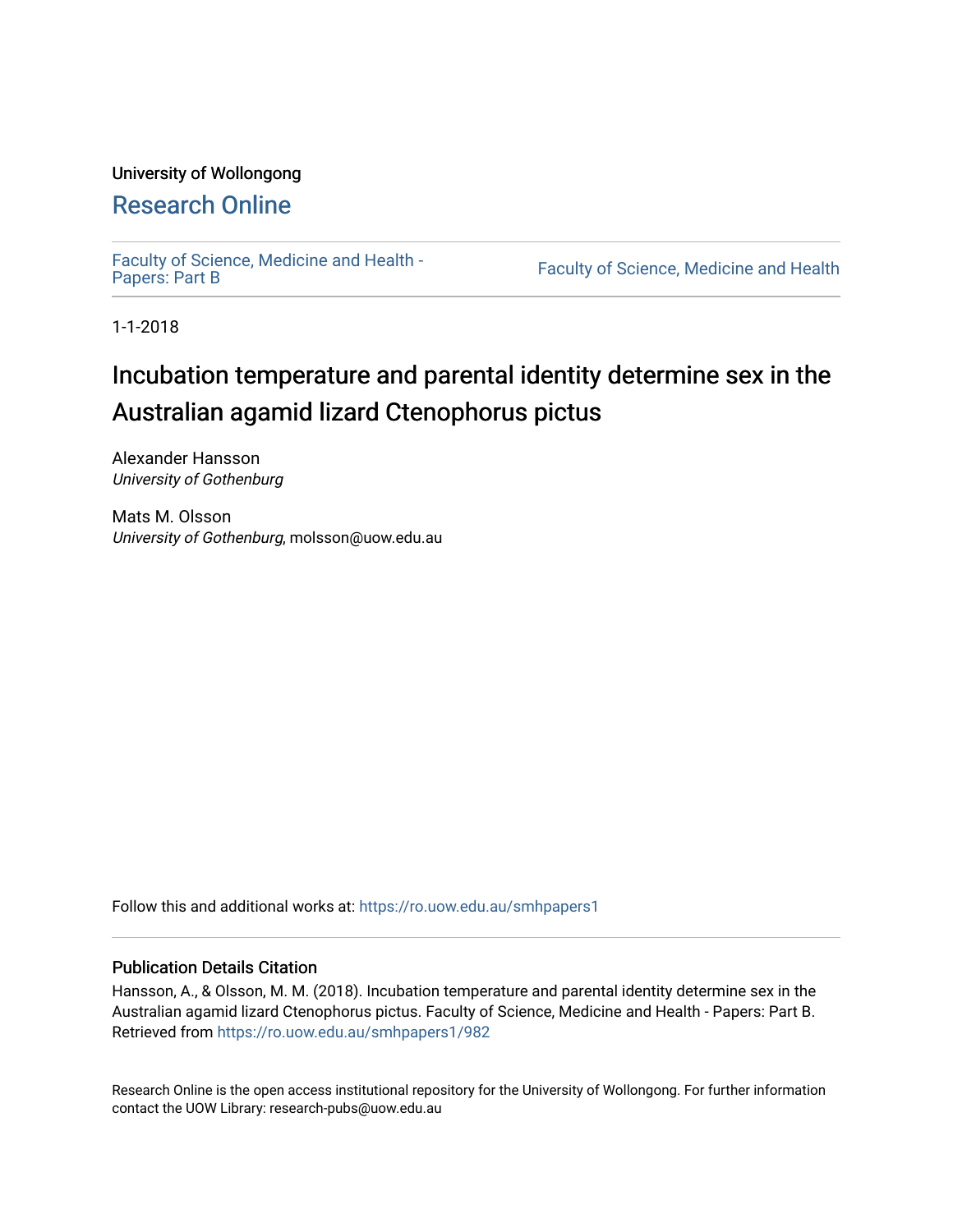# Incubation temperature and parental identity determine sex in the Australian agamid lizard Ctenophorus pictus

# **Abstract**

Sex determination in Australian agamid lizards shows a complex framework of different mechanisms, varying even among closely related taxa. It is clear that discrete classification of these species as either having genetic (GSD) or environmental sex determination (ESD) does not agree with empirical data. Although many species in this group show temperature-dependent sex determination (TSD), recent evidence suggests additional genetic or epigenetic effects. A proposed model explaining the adaptive significance and evolution of TSD in short-lived agamids predicts that selection will favor temperaturebiased sex ratios in species with intense male-male competition. Here, we use experimental incubation at (near) constant temperatures to test whether the sex of Australian painted dragons (Ctenophorus pictus) is influenced by temperature, building on previous research yet to have reached an agreement regarding the role of temperature in this species. In this study, incubation temperature and parental identity affected hatchling sex suggesting that environment and genetics may work in concert to determine sex in this species. Although our results are consistent with TSD, our data cannot rule out a temperature-by-sex effect on egg or hatchling mortality. However, our findings together with the observed differences of sex determination systems in closely related species within this genus may provide novel opportunities to address fundamental questions in the evolution of sex determination systems.

# Publication Details

Hansson, A. & Olsson, M. (2018). Incubation temperature and parental identity determine sex in the Australian agamid lizard Ctenophorus pictus. Ecology and Evolution, 8 (19), 9827-9833.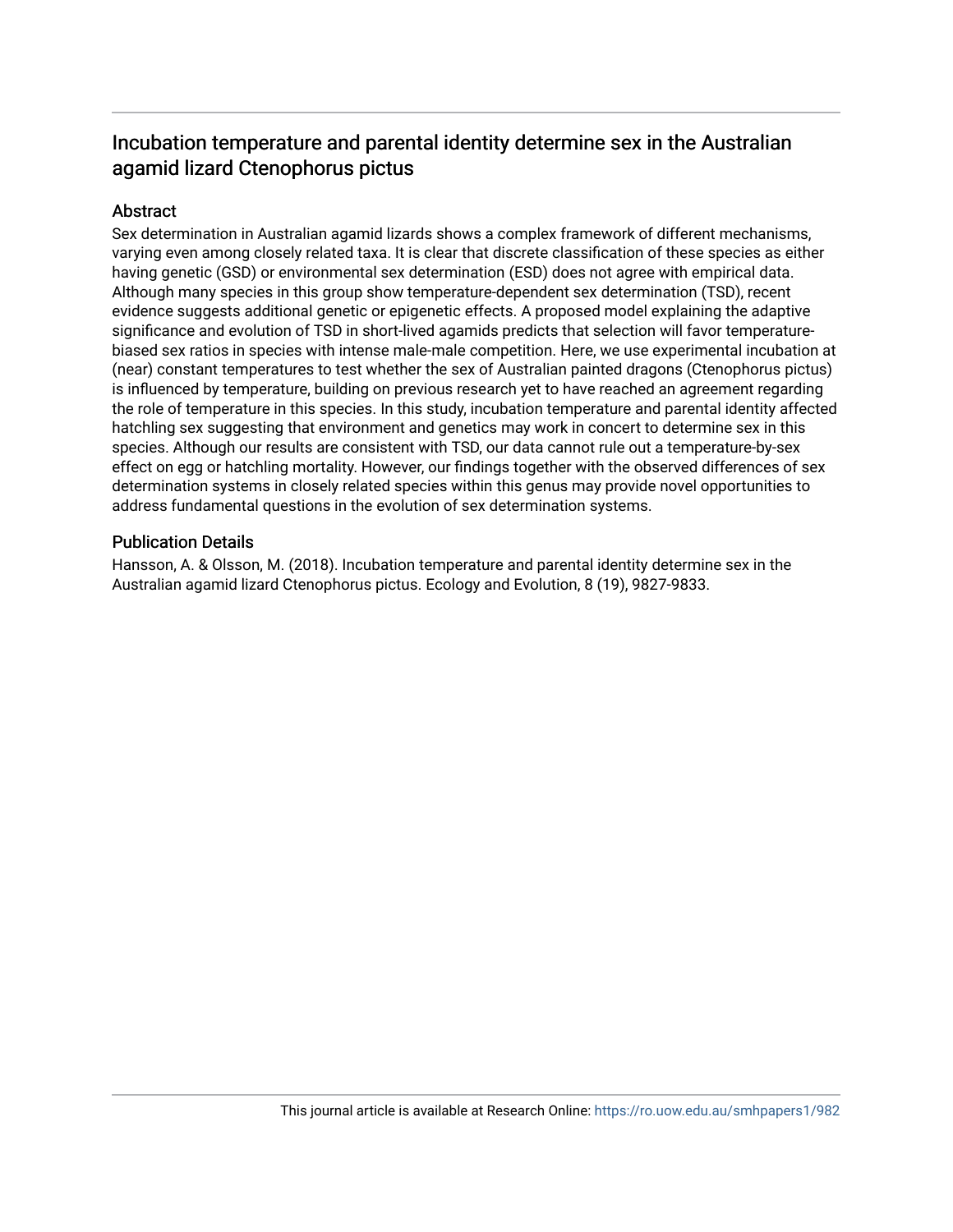### ORIGINAL RESEARCH

# WILEY Ecology and Evolution

# **Incubation temperature and parental identity determine sex in the Australian agamid lizard** *Ctenophorus pictus*

**Alexander Hansson** | **Mats Olsson**

Department of Biological and Environmental Sciences, University of Gothenburg, Gothenburg, Sweden

#### **Correspondence**

Alexander Hansson, Department of Biological and Environmental Sciences, University of Gothenburg, Gothenburg, Sweden. Email: [hansson.h.alexander@gmail.com](mailto:hansson.h.alexander@gmail.com)

**Funding information** The Swedish Research Council; The Australian Research Council

#### **Abstract**

Sex determination in Australian agamid lizards shows a complex framework of different mechanisms, varying even among closely related taxa. It is clear that discrete classification of these species as either having genetic (GSD) or environmental sex determination (ESD) does not agree with empirical data. Although many species in this group show temperature-dependent sex determination (TSD), recent evidence suggests additional genetic or epigenetic effects. A proposed model explaining the adaptive significance and evolution of TSD in short-lived agamids predicts that selection will favor temperature-biased sex ratios in species with intense male-male competition. Here, we use experimental incubation at (near) constant temperatures to test whether the sex of Australian painted dragons (*Ctenophorus pictus*) is influenced by temperature, building on previous research yet to have reached an agreement regarding the role of temperature in this species. In this study, incubation temperature and parental identity affected hatchling sex suggesting that environment and genetics may work in concert to determine sex in this species. Although our results are consistent with TSD, our data cannot rule out a temperature-by-sex effect on egg or hatchling mortality. However, our findings together with the observed differences of sex determination systems in closely related species within this genus may provide novel opportunities to address fundamental questions in the evolution of sex determination systems.

#### **KEYWORDS**

agamid lizard, *Ctenophorus pictus*, sex allocation, sex ratio, temperature-dependent sex determination

### **1** | **INTRODUCTION**

The fundamental biological process of sex determination has been under intense scientific research for decades, mainly because of its profound implications on the phenotype of individuals and the formation of sex ratios in natural populations (West, Reece, & Sheldon, 2002). It is therefore a process of major evolutionary significance. The mechanisms of sex determination have, for a long time, been

classified discretely as either genetic (GSD) or environmental (ESD). However, researchers are now in agreement that genotypic and environmental sex determination does not necessarily constitute a dichotomy, but rather two extremes of a continuum (Sarre, Georges, & Quinn, 2004).

Sex allocation studies on birds and mammals are numerous (reviewed in Wapstra et al., 2007) and show that the majority of these species have genetic sex determination. Reptiles (squamates

This is an open access article under the terms of the [Creative Commons Attribution](http://creativecommons.org/licenses/by/4.0/) License, which permits use, distribution and reproduction in any medium, provided the original work is properly cited.

<sup>© 2018</sup> The Authors. *Ecology and Evolution* published by John Wiley & Sons Ltd.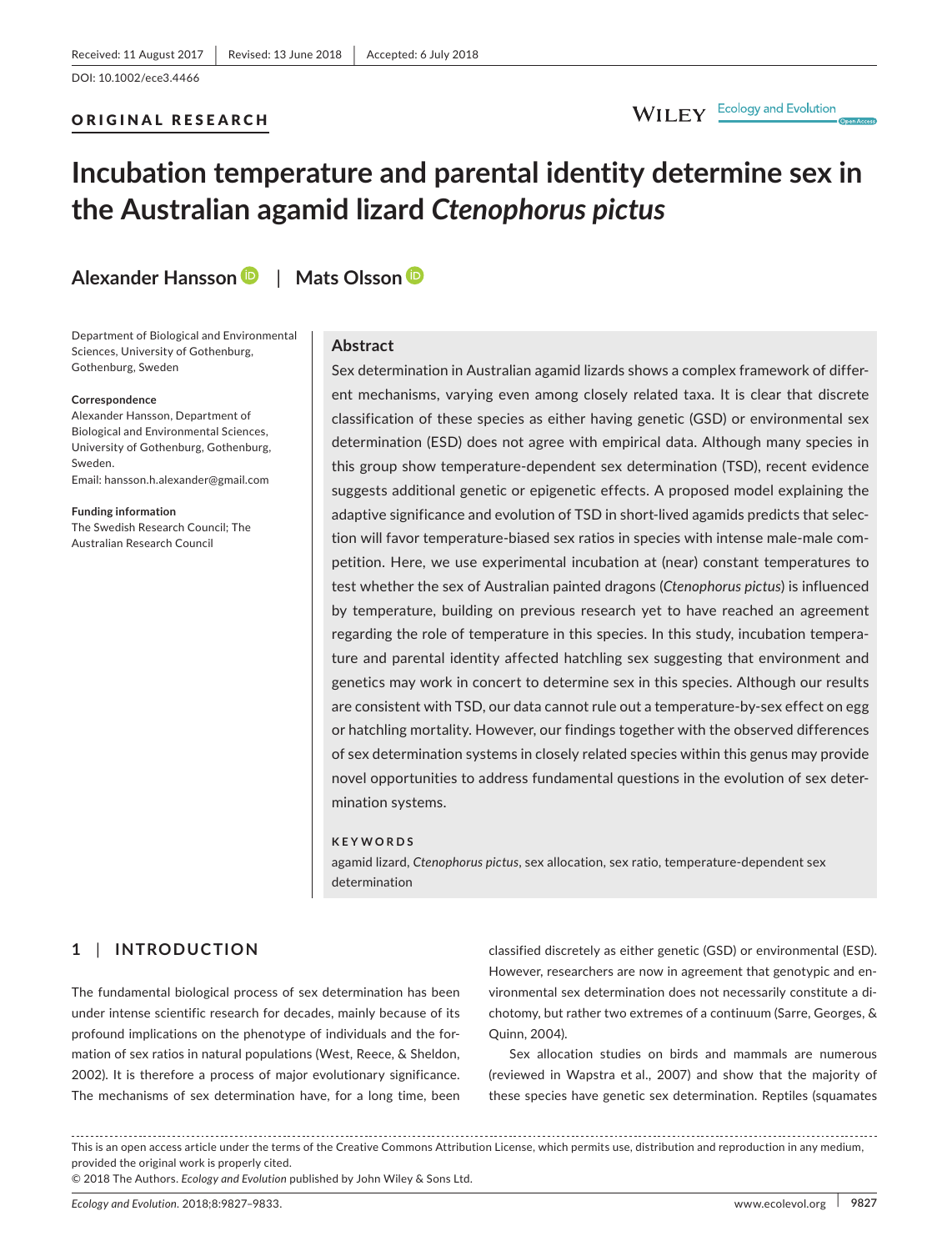**9828 WII FY** Ecology and Evolution **and Construction Report of ALSON AND OLSSON** 

specifically), however, show a much more diverse array of sex determination processes (Sarre et al., 2004; Shine, Elphick, & Donnellan, 2002; Wapstra et al., 2007), making them of particular interest in studies of sex allocation. The most studied environmental effect on sex determination in reptiles is temperature (temperaturedependent sex determination [TSD]), where offspring sex is determined by the thermal regimes experienced by the embryo in the egg. TSD has been shown in all major reptile groups (Janzen & Krenz, 2004), including some squamates, most turtles, the tuatara, and all crocodilians. The widespread occurrence of TSD in reptile taxa possessing substantially different life-histories makes the search of a single "fits all" model, explaining the adaptive significance of ESD in all reptiles, futile (Bull & Charnov, 1989).

Numerous models have been proposed to explain the evolution and adaptive significance of TSD (see reviews by Bull, 1983; Shine, 1999; Uller, Pen, Wapstra, Beukeboom, & Komdeur, 2007). However, only one model has received relatively widespread acceptance, the Charnov-Bull model (Charnov & Bull, 1977). This model predicts that TSD will be favored over GSD when some environmental condition affects the fitness of sons and daughters differently and that neither the offspring nor the mother possesses any major predictive power over these effects. This model assumes direct fitness benefits of varying environmental regimes in the offspring and that these effects vary with sex. The model does not, however, distinguish between a direct effect on offspring fitness and an effect correlated with the actual causal factor (Warner, Uller, & Shine, 2009), nor does it recognize indirect fitness effects. These limitations may make it difficult to apply the model to predict the sex determination system of species based on their life-history, especially in cases where temperature indirectly affects the fitness of males and females differently.

The adaptive significance of TSD in short-lived lizards has been suggested by Warner et al. (2009) to follow a framework based on fitness effects of the timing of hatching. In contrast to the Charnov-Bull model, this model does not attempt to explain the evolution of ESD in all reptiles, but focuses on a single family (Agamidae) containing many short-lived lizards. This model shows that in species with intense male-male competition for mating opportunities, newly hatched sons are likely to achieve little reproductive success in their first year when faced with competition from males of previous cohorts. The reproductive success of daughters will, however, most likely be enhanced if they hatch early enough in the season to reach sexual maturity within their first year of life (Harlow & Taylor, 2000). In this case, the fitness benefits of TSD are not direct, but a product of sex-dependent probabilities of juveniles breeding in their first year. The model suggested by Warner et al. (2009) predicts that selection for TSD will be strongest in short-lived reptiles with (a) a prolonged breeding season; (b) a short lifespan and early maturation; (c) intense male-male competition; and (c) timing of hatching having little effect on juvenile survival. The Australian dragon lizards (Agamidae) are of particular interest when testing the validity of this model, as these lizards have distinct variation in life-histories, social systems, and sex determination processes (Harlow, 2004). They

have shown a complex diversity of species with GSD and TSD, with even closely related species differing in sex determining mechanisms (Harlow, 2004; Harlow & Taylor, 2000; Uller, Odierna, & Olsson, 2008). Furthermore, experimental evidence for TSD in one agamid lizard, the Australian painted dragon (*Ctenophorus pictus*), may not be consistent at reassessment of these effects (Harlow, 2004; Uller, Mott, Odierna, & Olsson, 2006). This suggests that the sex determination mechanism may differ among populations or that the inconsistencies may be due to weakness in experimental design. In the same species, female identity has consistently been shown to influence sex ratios (Uller et al., 2006), which seems to concur with the notion that something more than temperature or genes alone influences sex determination.

Here, we use Australian painted dragons to further examine the effect of incubation temperature on the sex of hatchlings, building on the work of Harlow (2004) and Uller et al. (2006), while testing the validity of the model proposed by Warner et al. (2009). Although we do not test the adaptive significance of TSD, models may be very important when attempting to predict the sex determination system of a species. The contradictory results on TSD in this species shown in Harlow (2004) and Uller et al. (2006) suggest a more dynamic sex determination system than previously discussed, confirmed by a consistent influence of female identity on sex ratios (Uller et al., 2006). Furthermore, the life-history of *C. pictus* is in congruence with the traits listed by Warner et al.'s model, thus, predicting that this species has a temperature-influenced sex determination system.

#### **2** | **MATERIALS AND METHODS**

#### **2.1** | **Study species and husbandry**

The Australian painted dragon is a small (8–16 g, 65–95 mm snoutvent length [SVL]) agamid lizard occurring in open sandy habitats and low vegetation, with a habitat range from central and western New South Wales to Western Australia. They are short-lived (only about 10% living to a second hibernation), and males are highly territorial and compete for mating opportunities (Olsson, Schwartz, Uller, & Healey, 2007). It is a sexually dimorphic species, with males being larger and polymorphic with respect to head color, typically occurring in three different morphs (red, orange, and yellow). Adult painted dragons used in this study were caught by noose or hand at Yathong Nature Reserve, New South Wales, Australia (145°35′E; 32°35′S) in October, 2014 and transported in cloth bags to holding facilities at the University of Sydney where they were housed until export to Sweden (2016) on export and import permits from Australian and Swedish authorities. The lizards were transported by airplane during hibernation. Lizards were housed in mating pairs in cages (50 L  $\times$  40 W  $\times$  35 H cm) with a sand substrate and a 40-W spotlight at one end and rocks to allow thermoregulation and shelter use. Additional sand was added to the corner of each cage and periodically moistened to attract oviposition. The continuous presence of males is required for successful fertilization of eggs (Uller &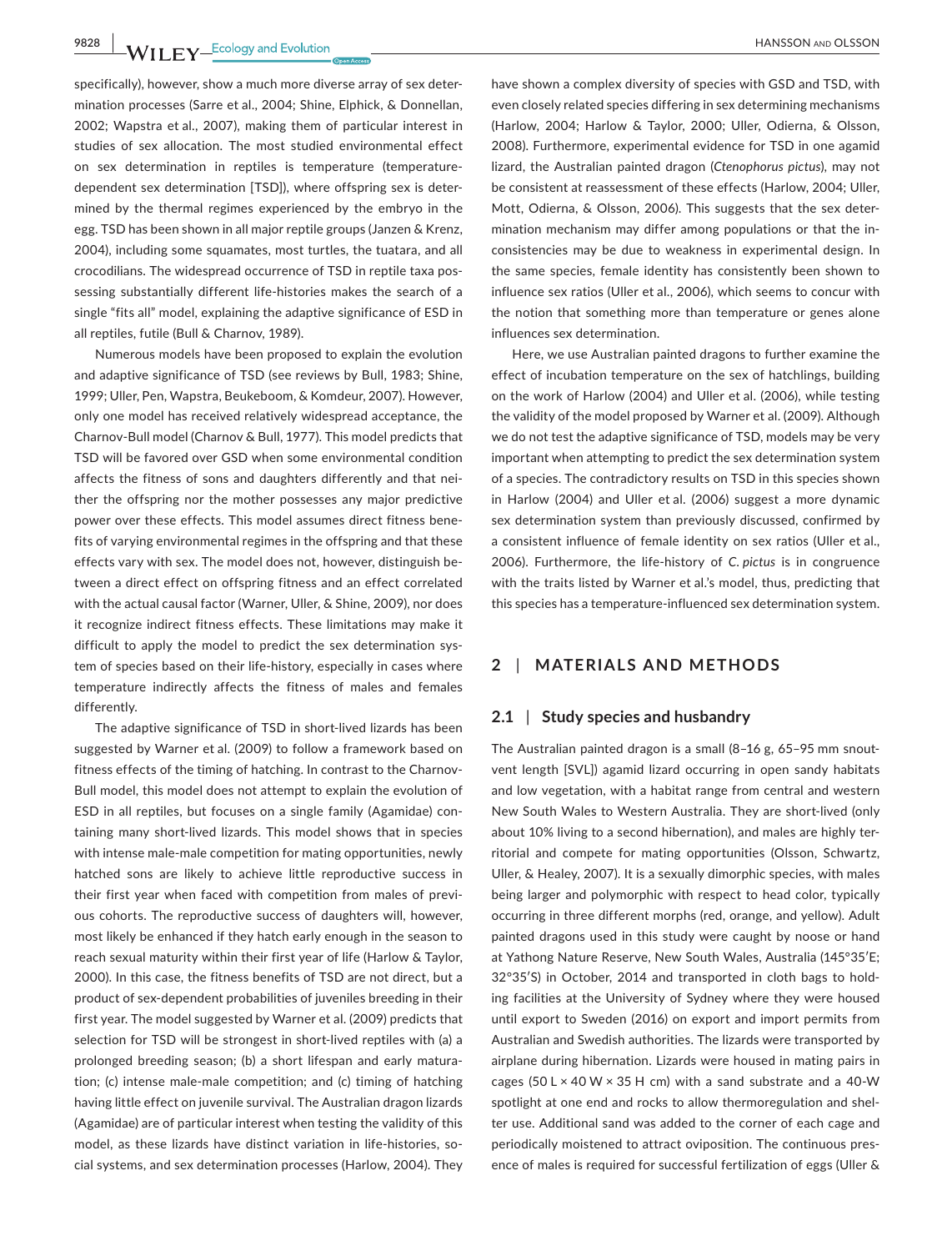Olsson, 2005), and males were therefore kept with females throughout the entire experiment. Males and females were assigned to mating pairs which were sustained throughout the entire experiment. All cages were sprayed daily with a mist of water and lizards were fed a variation of crickets and meal worms dusted daily with calcium and weekly with multivitamins. As thermal profiles of nests in situ have not been examined in this species, we used local ambient temperature data from the catch site in order to analyze the results in the context of seasonal temperature variations. Local climate data were acquired from an Australian Bureau of Meteorology station less than 50 km from the catch site. The research was conducted under scientific research permits issued by the Animal Ethics Committees at the University of Gothenburg, Sweden (protocol number: 001066) and at the University of Sydney, Australia (protocol number: 2013/6050).

### **2.2** | **Egg collection, incubation, and sexing of hatchlings**

Cages were checked daily for recently laid clutches. Females laid 1–4 clutches with an average of 1.63 ± 0.20 (mean ± *SE*, *N* = 19) clutches with an average  $3.67 \pm 0.27$  (mean  $\pm$  SE, N = 30) eggs per clutch. There were 19 first clutches (i.e. first clutch laid by a female), 8-second clutches, three-third clutches (Supporting information Table S1). Any eggs that were overtly unhealthy were discarded; the remaining were incubated (*N* = 110 from 19 females). The true proportion of fertilized eggs was, however, unknown. Prior to incubation, the eggs were cleaned from sand and moisture, weighed to the nearest 0.001 g, and placed individually in 125-ml disposable plastic cups half-buried in moist vermiculite (1:5 by volume, resulting approximately a −12 kPa water potential) filling a third of the cup. The cups were sealed using plastic cling wrap and a rubber band to prevent extensive moisture loss and placed in incubators set at constant 28, 30, and 32°C. Treatment temperatures were chosen based on the previously suggested ideal incubation temperature of 30°C (Olsson et al., 2007). The actual temperature in each incubator was measured using HOBO H08 data loggers (Onset Computer Corporation, Bourne, MA, USA) throughout the entire experiment (191 days). The actual temperatures in the incubators were in the 28, 30, and 32°C treatment (mean °C ± *SE*): 27.9 ± 0.002 (*N* = 13,337), 29.9 ± 0.004 (*N* = 10,055), and 31.8 ± 0.004 (*N* = 15,453), respectively. Eggs from a single clutch were allocated equally across the three temperature treatments, in concordance with a split-clutch design. To minimize the effect of possible thermal gradients inside the incubators, the cups were rotated among three shelves in each incubator every 2 weeks. Water was added to each cup during this rotation accounting for the small, but clear, loss of water through evaporation (about 1 g per week). Incubators were checked daily for hatchlings and dead eggs. The sex of hatchlings was determined by hemipenal transillumination in males (Brown, 2009) after a few weeks, as hemepenes were easier to identify at this stage (Figure 1). Hatchlings that died prior to sexing were frozen for later sexing. Some deceased offspring, however, could unfortunately not be



FIGURE 1 *Ctenophorus pictus* hatchling hemipenes revealed by hemipenal transillumination

sexed due to the compromised tissue quality and lack of vascularization on which transillumination sexing depends.

#### **2.3** | **Statistical analysis**

The effect of incubation temperature on sex was analyzed using sex (binary data) as the dependent variable, mean incubation temperature as fixed factor, and parental identity as random effect. Maternal and paternal identity could unfortunately not be separated as females were housed with the same male throughout the experiment. The model was fitted following a generalized linear mixed model (GLMM) approach using the PROC GLIMMIX macro in SAS v.9.4 with a binomial distribution and a logit link function (Littell, Milliken, Stroup, & Wolfinger, 1996). Effect of temperature was tested using a *F* test and the random effect using a likelihood ratio test.

### **3** | **RESULTS**

The sex ratios in the three temperature treatments were consistently female-biased (proportion of males to total number of hatchlings ± *SE*): 0.15 ± 0.08 (28°C, *N* = 20), 0.36 ± 0.13 (30°C, *N* = 14) and 0.46 ± 0.13 (32°C, *N* = 13), see Figure 2. Both incubation temperature and parental identity affected offspring sex (Table 1), with a higher proportion of females produced at lower temperatures. The mean monthly air temperature increased steadily throughout the natural breeding season (September to December), with an average increase of 4.7°C per month (Figure 3). The egg mortality was 41% (Supporting information Table S2).

### **4** | **DISCUSSION**

The research of reptiles has consistently shown that sex allocation cannot be explained with discrete sex determination systems (GSD or ESD) but requires a continuum between the two (Sarre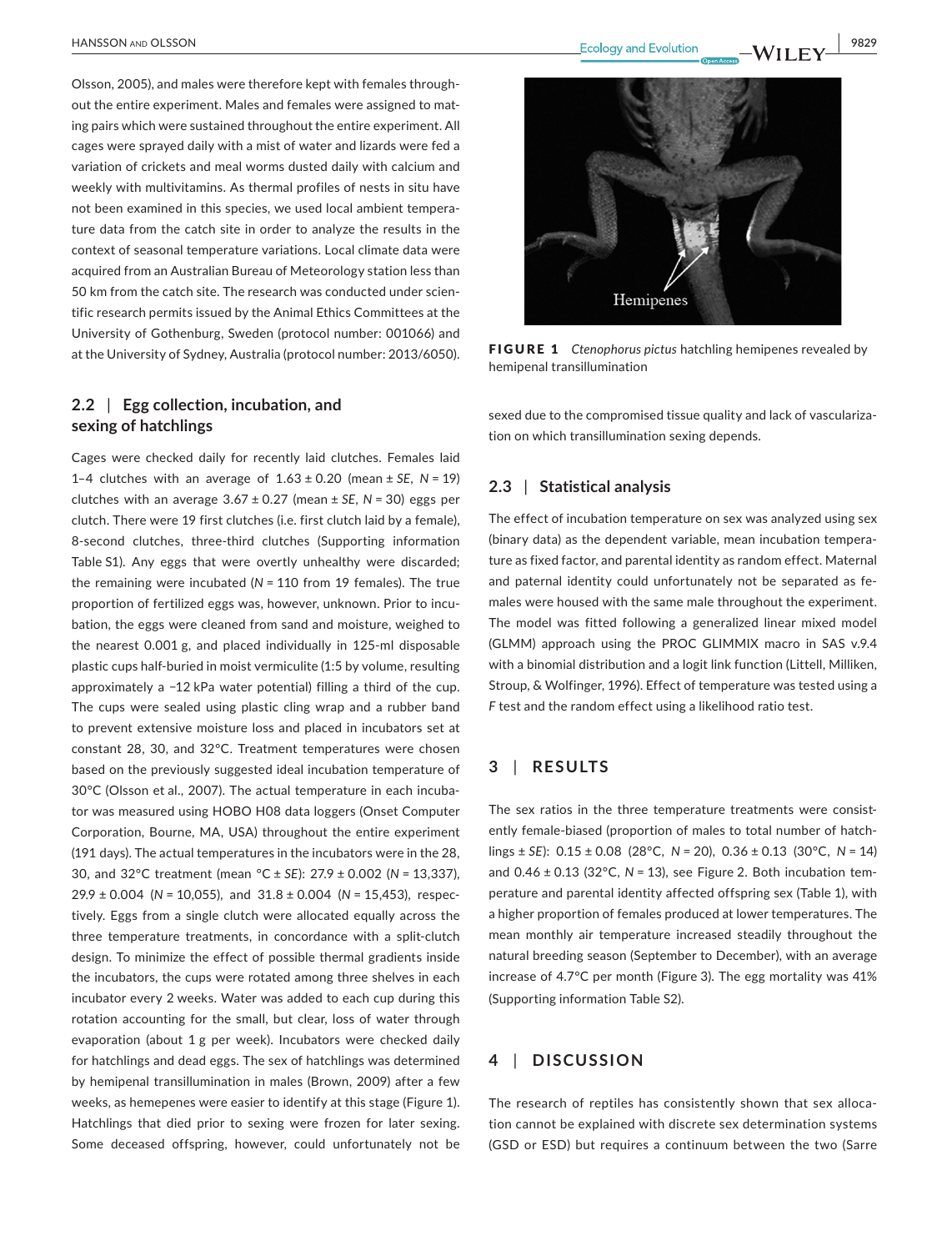

FIGURE 2 Number of male and female hatchlings among the three temperature treatments

TABLE 1 Results from the generalized linear mixed model, testing the effect of temperature (fixed effect) and parental identity (random effect) on hatchling sex

|                        | Sex        |      |    |          |      |                      |
|------------------------|------------|------|----|----------|------|----------------------|
|                        | Estimate N |      | df | $\chi^2$ |      | p                    |
| Random effect          |            |      |    |          |      |                      |
| Parental<br>identity   | 1.309      | 47 1 |    | 156.38   |      | < 0.001 <sup>a</sup> |
|                        |            | ndf  |    | ddf F    |      | p                    |
| Fixed effect           |            |      |    |          |      |                      |
| Incubation temperature |            | 2    |    | 28       | 4.05 | 0.029 <sup>a</sup>   |
|                        |            |      |    |          |      |                      |

a Significant value (*p* < 0.05).



FIGURE 3 Mean monthly air temperatures for Cobar, Australia during 2016. The solid line represents mean temperature and dotted lines mean maximum and mean minimum temperature. Shaded area shows the natural breeding season of *Ctenophorus pictus*. Data acquired from the Australian Bureau of Meteorology

et al., 2004), with a varying degree of influence from genetic and environmental factors depending on species. Here, we provide evidence for TSD in *C. pictus*, as predicted by the model proposed by Warner et al. (2009). We also show that parental identity affects offspring sex ratio, consistent with the findings of Uller et al. (2006). These results clearly show the complexity of the sex determination system in this species, and below, we discuss these results in turn.

#### **4.1** | **Temperature effects**

Experimental work exploring the effect of temperature on sex allocation in *C. pictus* has, inconsistently, shown both the presence (present study; Harlow, 2004) and absence of TSD (Uller et al., 2006). The former having somewhat small sample sizes, something not uncommon in incubation experiments, with an unpredictable number of fertilized clutches laid and hatching success. Albeit a larger sample size, Uller et al. (2006) did not follow a split-clutch design, potentially obscuring possible temperature effects. This may be particularly true as the identity of parents has been shown to affect the sex ratio of offspring in this species (present study; Uller et al., 2006). The sex ratios from the different temperature treatments in Uller et al.'s study are all close to 40% males. In our study, however, the sex ratio increases with temperature, from very few males in the lowest temperature treatment to approaching 50% males in the highest temperature treatment. Furthermore, the model proposed by Warner et al. (2009) predicts that selection should favor a thermal effect on sex determination in *C. pictus*. The model expects that selection for TSD will be strongest in reptiles with: (a) a prolonged breeding season; (b) a short lifespan; (c) intense male-male competition; and (d) little effect of hatching date (time of year) on the survival of juveniles. The three-first factors are easily tested, and *C. pictus* possess all three. The fourth factor is more difficult to examine, and field data on short-lived reptiles are limited. Hatching date was, however, found not to affect juvenile survival differently among the sexes in the Australian jacky dragon, *Amphibolurus muricatus* (Warner & Shine, 2005). In accordance with Warner et al.'s model, females produced at lower incubation temperature assume an increased probability of early reproductive success. Furthermore, the high male-male competition over mating opportunities will most likely severely limit the early reproductive success of younger males when in contest with larger territorial males from previous cohorts (Aragón, López, & Martín, 2006; Jenssen, Decourcy, & Congdon, 2005; Olsson, 1992).

If such variation of reproductive success occurs in *C. pictus*, seasonal timing of hatching could be the outcome of: (a) active female nest-site choice, resulting in eggs being laid in different nest-sites early versus late in the season; or (b) passive nest-site choice, resulting in eggs being exposed to seasonal differences in nest temperatures. In the first scenario, maternal nest-site choice could shift seasonally, selecting nests with a temperature that would produce the sex most favored to that time of the season. Although the presence of nest-site choice in *C. pictus* has not yet been investigated, a close relative (Hugall, Foster, Hutchinson, & Lee, 2008), the jacky dragon, chooses nest-sites adaptively (Warner & Shine, 2008). In the second scenario, however, adaptive maternal nest-site selection is not required but is simply consistent with seasonal changes in ambient (and thereby nest) temperatures. Seasonal thermal variations then act to produce the optimal sex linked to a particular season. In the case of this study, climate data showed that *C. pictus* experiences a seasonal increase in ambient temperatures during the breeding season, and in agreement with the model, the results showed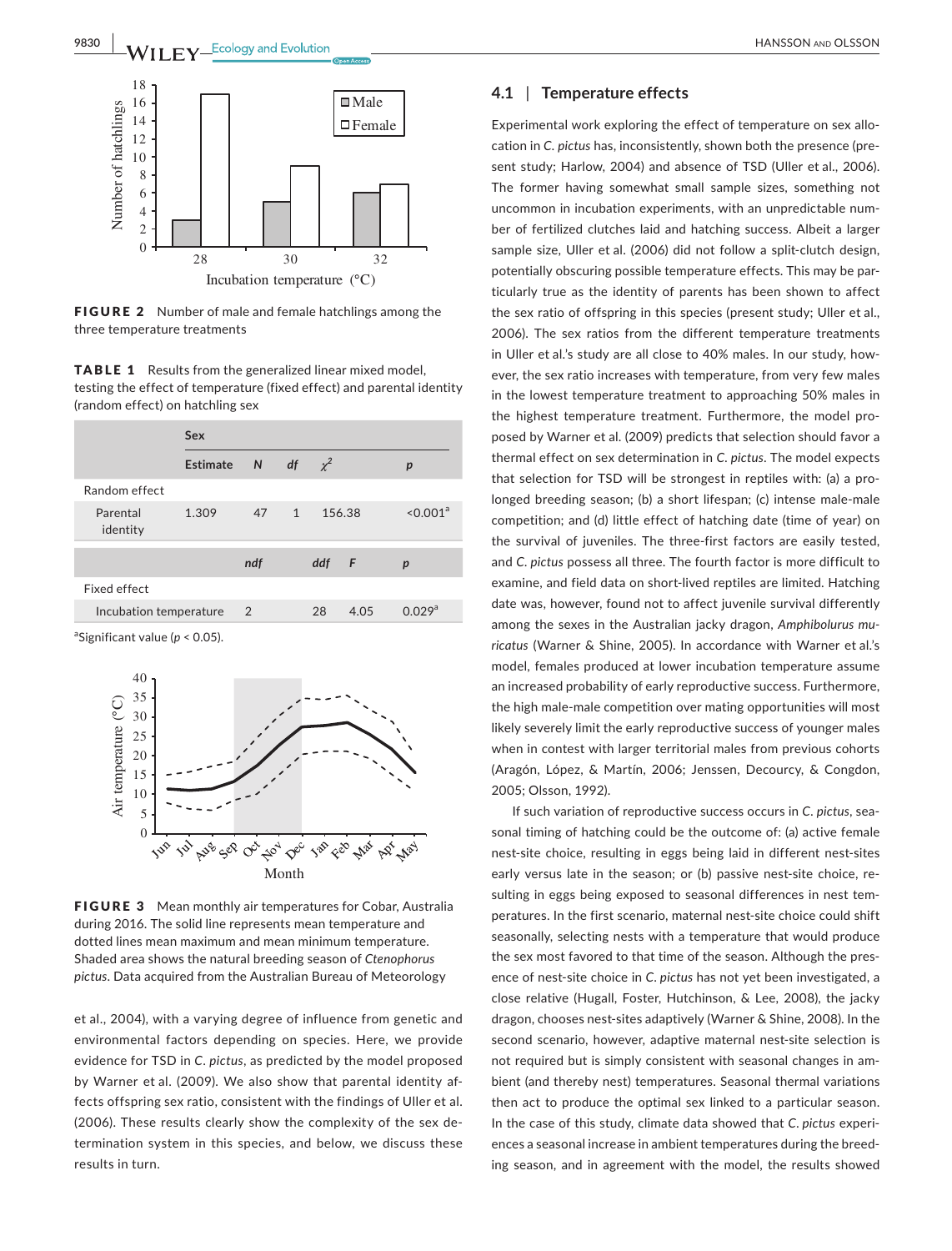**|** HANSSON and OLSSON **9831**

that lower temperature (analogues to earlier in the season) produced a higher proportion of females. Although other studies on TSD in *Ctenophorus* spp. are relatively few, the genus seems to follow the "short-lived agamid" model discussed above. Of the four species tested (*Ctenophorus decresii*, *Ctenophorus fordi*, *Ctenophorus ornatus* and *C. pictus*), all are short-lived, have a prolonged breeding season, and male-male competition over mating opportunities has been observed in all but *C. fordi*. In agreement with predictions, evidence for TSD has been found in all species but *C. fordi* (Harlow, 2000, 2004; Uller et al., 2008). In-depth comparisons among the TSD species from past studies and the present study are difficult because previous work performed either has very small sample sizes in the higher thermal ranges or lack such treatments altogether. However, sample sizes are larger in the low temperature treatments and these show a similar result to the present study, with strongly female-biased sex ratios.

A major limitation of this study is that we cannot rule out temperature-by-sex effects on mortality as an explanation for the observed differences in sex ratio among the tested incubation temperatures. This effect could be present during the egg stage leading to a greater mortality of one sex during embryogenesis and thus creating a false impression of TSD. An alternative explanation for the high proportion of unhatched eggs in this study is that they were never fertilized in the first place. In another study of the same species, they report on a hatching success consistently over 81% (Tobler, Healey, & Olsson, 2011), even when eggs were injected with testosterone. Thus, it is very unlikely that the current analysis is based on fully fertile males. As stated, females are only able to produce fertile eggs in the presence of males (Uller & Olsson, 2005) which of course assumes that the males mating with them are fully fertile. We believe that the artificial hibernation may produce variations in male fertility, some males may not yet have reached full fertility since "spring" emergence, as shown in other hibernating reptiles (Olsson & Madsen, 1996).

We found a significant temperature-by-sex effect on posthatching mortality (Supporting information Table S3) which is important as we were unable to sex about half of the hatchlings that died prior to sexing. If a similar effect was true in these unsexed hatchlings, this difference could explain the observed differences in sex ratio among the incubation temperatures. This limitation in the experimental design could easily have been avoided by sexing the hatchlings earlier and thus eliminating the posthatching mortality and tissue-quality problem.

#### **4.2** | **Parental effects**

Parental effects on sex ratio has been found in *C. pictus* (present study; Uller et al., 2006), suggesting a sex determination system more complex than either one end of the GSD-ESD continuum. A recent study by Warner, Uller, and Shine (2013) found novel evidence for a transgenerational effect on sex determination in the jacky dragon. They show that the incubation temperature experienced by the father affected the sex of the offspring, an effect sustained for several

years. This recent discovery gives an additional level to an ever increasing complexity of sex determination in Australian agamid lizards. The jacky dragon and painted dragon share many life-history traits, both are short-lived, have a prolonged breeding season, are territorial, and have a temperature aspect to their sex determination (in agreement with the "short-lived agamid" model discussed above). This transgenerational sex determination found in a closely related species to *C. pictus* offers interesting opportunities for further research. It is, however, more likely that the parental effect on sex ratio in this study is maternally derived, as previously shown by Uller et al. (2006), with a consistent effect of female identity on sex ratio. Although this study does not examine the source of this parental influence, our results clearly show that the painted dragon possesses a more complex sex determination system than previously thought. Furthermore, heritable variations for sex ratios in species with TSD have consistently been shown in reptiles (Bull, Vogt, & Bulmer, 1982; Janzen, 1992; Rhen & Lang, 1998; Rhen, Schroeder, Sakata, Huang, & Crews, 2011). It is likely that the parental effect on sex ratio found in this study is due to maternally heritable differences in sex determining reaction norms, effectively creating a variation between females or embryos in how the developmental system respond to temperature.

To date, research on *C. pictus* demonstrates an increasingly complex sex determination system, including effects of incubation temperature and possibly genetic and epigenetic factors (Harlow, 2004; Uller et al., 2006; Warner et al., 2013). Although cytogenetically distinct sex chromosomes have not been found in this species (Uller et al., 2006), more advanced high-resolution molecular techniques, such as comparative genomic hybridization, may detect subtle differences in chromosomes between the sexes, as shown in the freshwater turtle *Chelodina longicollis* (Ezaz et al., 2006). The current repertoire of research on short-lived agamid lizards seems to follow the "short-lived agamid" model as an explanation for the adaptive significance and evolution of TSD in this group. Furthermore, the variation in sex determination systems among closely related species (Uller et al., 2006, 2008) and the presence of both environmental and genetic aspects to sex determination in Australian agamid lizards offer a novel opportunity to address fundamental questions on the evolution of sex determination systems.

#### **ACKNOWLEDGMENTS**

We are grateful for funding support from the Australian Research Council (MO) and the Swedish Research Council (MO). Special thanks to Ted Slight for maintenance and feeding of the lizards.

#### **CONFLICT OF INTEREST**

None declared.

#### **AUTHOR CONTRIBUTIONS**

AH and MO conceived the ideas and designed methodology; AH collected the data; AH and MO analyzed the data; AH led the writing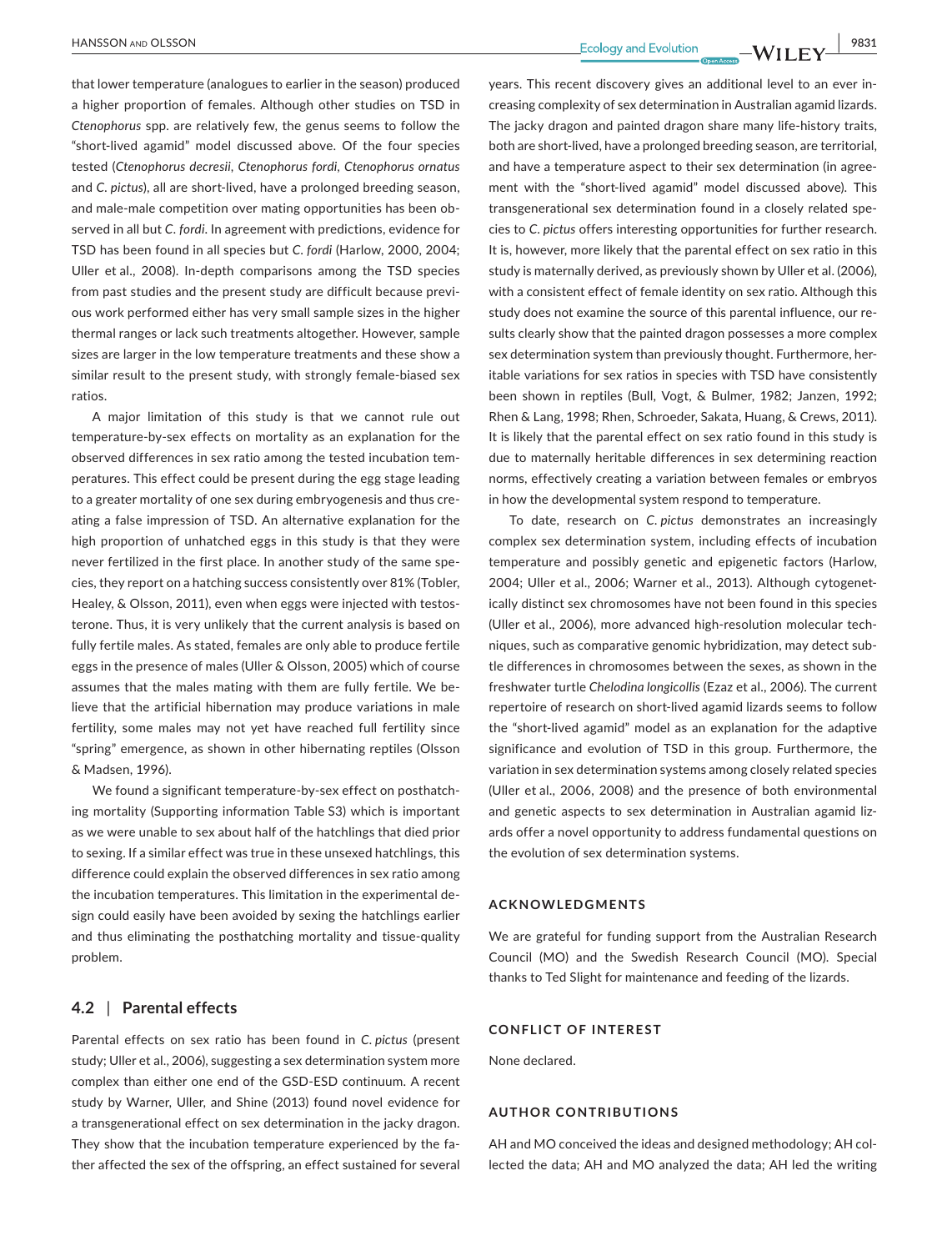**9832 WII FY** Ecology and Evolution **and Construction Books Books BANSSON AND OLSSON** 

of the manuscript. All authors contributed critically to the drafts and gave final approval for publication.

#### **DATA ACCESSIBILITY**

The dataset supporting this article are available in Dryad [https://doi.](https://doi.org/10.5061/dryad.r6nq870) [org/10.5061/dryad.r6nq870](https://doi.org/10.5061/dryad.r6nq870).

#### **ORCID**

*Alexander Hansson* <http://orcid.org/0000-0002-7179-9361> *Mats Olsson* <http://orcid.org/0000-0002-4130-1323>

#### **REFERENCES**

- Aragón, P., López, P., & Martín, J. (2006). Roles of male residence and relative size in the social behavior of Iberian rock lizards, *Lacerta monticola*. *Behavioral Ecology and Sociobiology*, *59*, 762–769. [https://doi.](https://doi.org/10.1007/s00265-005-0106-8) [org/10.1007/s00265-005-0106-8](https://doi.org/10.1007/s00265-005-0106-8)
- Brown, D. (2009). Hemipenal transillumination as a sexing technique in varanids. *Baiwak*, *3*, 26–29.
- Bull, J. (1983). *Evolution of sex determining mechanisms*. Menlo Park, CA: Benjamin/Cummings.
- Bull, J., & Charnov, E. (1989). Enigmatic reptilian sex ratios. *Evolution*, *43*, 1561–1566. <https://doi.org/10.1111/j.1558-5646.1989.tb02605.x>
- Bull, J., Vogt, R., & Bulmer, M. (1982). Heritability of sex ratio in turtles with environmental sex determination. *Evolution*, *36*, 333–341. <https://doi.org/10.1111/j.1558-5646.1982.tb05049.x>
- Charnov, E., & Bull, J. (1977). When is sex environmentally determined? *Nature*, *266*, 828–830. <https://doi.org/10.1038/266828a0>
- Ezaz, T., Valenzuela, N., Grützner, F., Miura, I., Georges, A., Burke, R., & Marshall Graves, J. (2006). An XX/XY sex microchromosome system in a freshwater turtle, *Chelodina longicollis* (Testudines: Chelidae) with genetic sex determination. *Chromosome Research*, *14*, 139–150. <https://doi.org/10.1007/s10577-006-1029-6>
- Harlow, P. (2000). Incubation temperature determines hatchling sex in Australian rock dragons (Agamidae: Genus *Ctenophorus*). *Copeia*, *2000*, 958–964. [https://doi.org/10.1643/0045-8511\(2000\)000\[09](https://doi.org/10.1643/0045-8511(2000)000[0958:ITDHSI]2.0.CO;2) [58:ITDHSI\]2.0.CO;2](https://doi.org/10.1643/0045-8511(2000)000[0958:ITDHSI]2.0.CO;2)
- Harlow, P. (2004). Temperature-dependent sex determination in lizards. In N. Valenzuela, & V. Lance (Eds.), *Temperature-dependent sex determination in vertebrates* (pp. 42–52). Washington, DC: Smithsonian Institution Press.
- Harlow, P., & Taylor, J. (2000). Reproductive ecology of the jacky dragon (*Amphibolurus muricatus*): An agamid lizard with temperaturedependent sex determination. *Austral Ecology*, *25*, 640–652. [https://](https://doi.org/10.1111/j.1442-9993.2000.tb00070.x) [doi.org/10.1111/j.1442-9993.2000.tb00070.x](https://doi.org/10.1111/j.1442-9993.2000.tb00070.x)
- Hugall, A., Foster, R., Hutchinson, M., & Lee, M. (2008). Phylogeny of Australasian agamid lizards based on nuclear and mitochondrial genes: Implications for morphological evolution and biogeography. *Biological Journal of the Linnean Society*, *93*, 343–358. [https://doi.](https://doi.org/10.1111/j.1095-8312.2007.00911.x) [org/10.1111/j.1095-8312.2007.00911.x](https://doi.org/10.1111/j.1095-8312.2007.00911.x)
- Janzen, F. (1992). Heritable variation for sex ratio under environmental sex determination in the common snapping turtle. *Genetics*, *131*, 155–161.
- Janzen, F., & Krenz, J. (2004). Phylogenetics: Which was first, TSD or GSD? In N. Valenzuela, & V. Lance (Eds.), *Temperature-dependent sex determination in vertebrates* (pp. 121–130). Washington, DC: Smithsonian Institution Press.
- Jenssen, T., Decourcy, K., & Congdon, J. (2005). Assessment in contests of male lizards (*Anolis carolinensis*): How should smaller males respond

when size matters? *Animal Behaviour*, *69*, 1325–1336. [https://doi.](https://doi.org/10.1016/j.anbehav.2004.07.023) [org/10.1016/j.anbehav.2004.07.023](https://doi.org/10.1016/j.anbehav.2004.07.023)

- Littell, R., Milliken, G., Stroup, W., & Wolfinger, R. (1996). *SAS systems for mixed models*. Cary, NC: SAS Institute.
- Olsson, M. (1992). Contest success in relation to body size and residency in male sand lizards, *Lacerta agilis*. *Animal Behaviour*, *44*, 386–388. [https://doi.org/10.1016/0003-3472\(92\)90046-C](https://doi.org/10.1016/0003-3472(92)90046-C)
- Olsson, M., & Madsen, T. (1996). Costs of mating with infertile males selects for late emergence in female *Lacerta agilis*. *Copeia*, *2*, 462–464. <https://doi.org/10.2307/1446866>
- Olsson, M., Schwartz, T., Uller, T., & Healey, M. (2007). Sons are made from old stores: Sperm storage effects on sex ratio in a lizard. *Biology Letters*, *3*, 491–493. <https://doi.org/10.1098/rsbl.2007.0196>
- Rhen, T., & Lang, J. (1998). Among-family variation for environmental sex determination in reptiles. *Evolution*, *52*, 1514–1520. [https://doi.](https://doi.org/10.1111/j.1558-5646.1998.tb02034.x) [org/10.1111/j.1558-5646.1998.tb02034.x](https://doi.org/10.1111/j.1558-5646.1998.tb02034.x)
- Rhen, T., Schroeder, A., Sakata, J., Huang, V., & Crews, D. (2011). Segregating variation for temperature-dependent sex determination in a lizard. *Heredity*, *106*, 649–660. [https://doi.org/10.1038/](https://doi.org/10.1038/hdy.2010.102) [hdy.2010.102](https://doi.org/10.1038/hdy.2010.102)
- Sarre, S., Georges, A., & Quinn, A. (2004). The ends of a continuum: Genetic and temperature-dependent sex determination in reptiles. *BioEssays*, *26*, 639–645. [https://doi.org/10.1002/\(ISSN\)1521-1878](https://doi.org/10.1002/(ISSN)1521-1878)
- Shine, R. (1999). Why is sex determined by nest temperature in many reptiles? *Trends in Ecology and Evolution*, *14*, 186–189. [https://doi.](https://doi.org/10.1016/S0169-5347(98)01575-4) [org/10.1016/S0169-5347\(98\)01575-4](https://doi.org/10.1016/S0169-5347(98)01575-4)
- Shine, R., Elphick, M., & Donnellan, S. (2002). Co-occurrence of multiple, supposedly incompatible modes of sex determination in a lizard population. *Ecology Letters*, *5*, 486–489. [https://doi.](https://doi.org/10.1046/j.1461-0248.2002.00351.x) [org/10.1046/j.1461-0248.2002.00351.x](https://doi.org/10.1046/j.1461-0248.2002.00351.x)
- Tobler, M., Healey, M., & Olsson, M. (2011). Digit ratio, color polymorphism and egg testosterone in the Australian painted dragon. *PLoS ONE*, *6*, 16225. <https://doi.org/10.1371/journal.pone.0016225>
- Uller, T., Mott, B., Odierna, G., & Olsson, M. (2006). Consistent sex ratio bias of individual female dragon lizards. *Biology Letters*, *2*, 569–572. <https://doi.org/10.1098/rsbl.2006.0526>
- Uller, T., Odierna, G., & Olsson, M. (2008). Sex ratio variation and sex determination in the mallee dragon *Ctenophorus fordi*. *Integrative Zoology*, *3*, 157–165. [https://doi.org/10.1111/j.1749-4877.2008.](https://doi.org/10.1111/j.1749-4877.2008.00109.x) [00109.x](https://doi.org/10.1111/j.1749-4877.2008.00109.x)
- Uller, T., & Olsson, M. (2005). Continuous male presence required for fertilization in captive painted dragons, *Ctenophorus pictus*. *Journal of Experimental Zoology Part A: Comparative Experimental Biology*, *303A*, 1115–1119. [https://doi.org/10.1002/\(ISSN\)1552-499X](https://doi.org/10.1002/(ISSN)1552-499X)
- Uller, T., Pen, I., Wapstra, E., Beukeboom, L., & Komdeur, J. (2007). The evolution of sex ratios and sex-determining systems. *Trends in Ecology and Evolution*, *22*, 292–297. [https://doi.org/10.1016/j.](https://doi.org/10.1016/j.tree.2007.03.008) [tree.2007.03.008](https://doi.org/10.1016/j.tree.2007.03.008)
- Wapstra, E., Uller, T., Pen, I., Komdeur, J., Olsson, M., & Shine, R. (2007). Disentangling the complexities of vertebrate sex allocation: A role for squamate reptiles? *Oikos*, *116*, 1051–1057. [https://doi.](https://doi.org/10.1111/j.0030-1299.2007.15811.x) [org/10.1111/j.0030-1299.2007.15811.x](https://doi.org/10.1111/j.0030-1299.2007.15811.x)
- Warner, D., & Shine, R. (2005). The adaptive significance of temperature-dependent sex determination: Experimental tests with a short-lived lizard. *Evolution*, *59*, 2209–2221. [https://doi.](https://doi.org/10.1111/j.0014-3820.2005.tb00929.x) [org/10.1111/j.0014-3820.2005.tb00929.x](https://doi.org/10.1111/j.0014-3820.2005.tb00929.x)
- Warner, D., & Shine, R. (2008). Maternal nest-site choice in a lizard with temperature-dependent sex determination. *Animal Behaviour*, *75*, 861–870. <https://doi.org/10.1016/j.anbehav.2007.07.007>
- Warner, D., Uller, T., & Shine, R. (2009). Fitness effects of the timing of hatching may drive the evolution of temperature-dependent sex determination in short-lived lizards. *Evolutionary Ecology*, *23*, 281–294. <https://doi.org/10.1007/s10682-007-9222-4>
- Warner, D., Uller, T., & Shine, R. (2013). Transgenerational sex determination: The embryonic environment experienced by a male